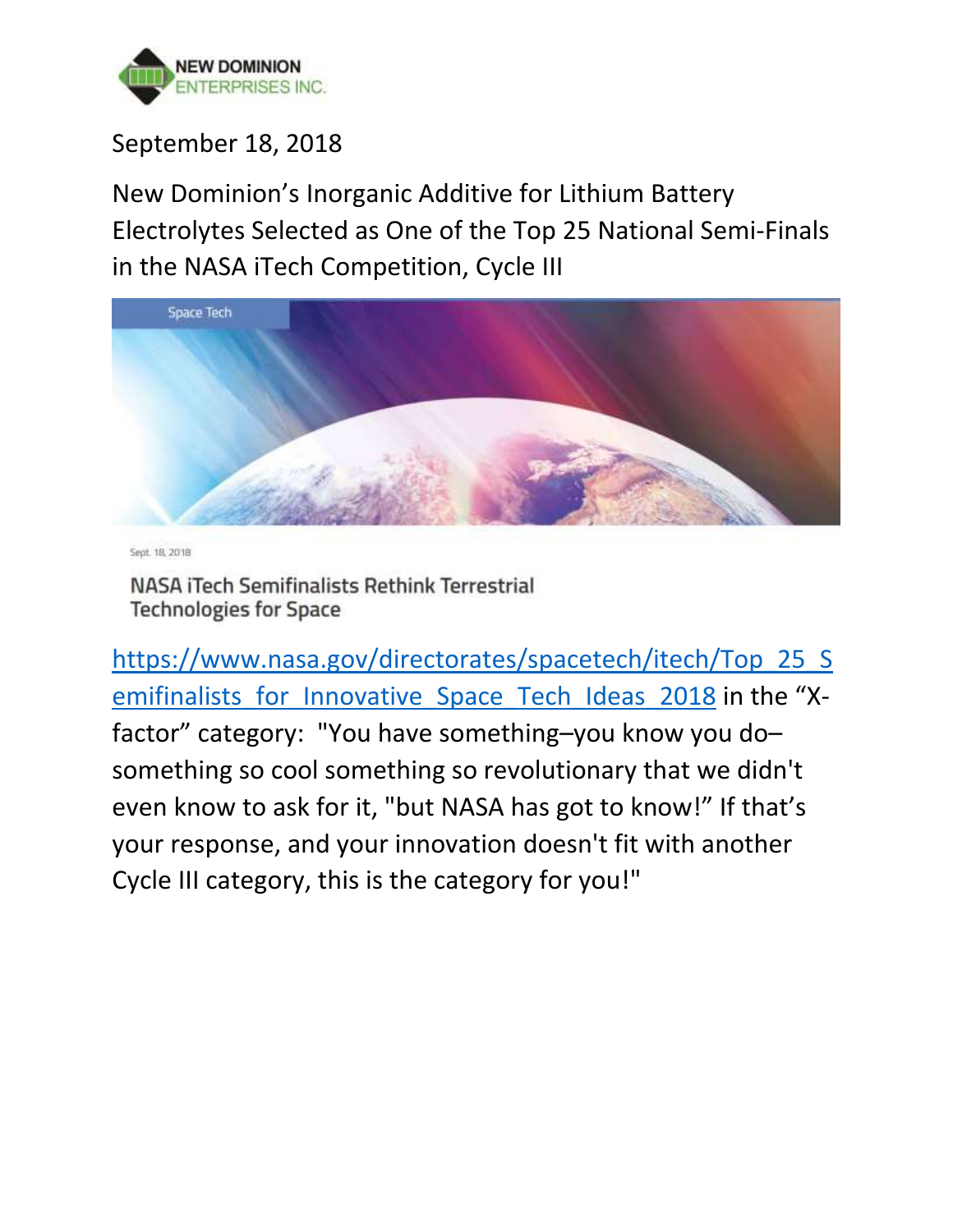## Embargoed until Sept. 18, 2018 at 4:00PM ET

#### **NASA iTech Semifinalists Rethink Terrestrial Technologies for Space**

Artificial intelligence, nanotechnology and 3D printing are just a few of the technology threads pitched during the third cycle of the [NASA iTech](https://nasaitech.com/) competition. With an eye on how these promising ideas could benefit space exploration, NASA has selected 25 competition semifinalists.

An initiative by NASA's [Space Technology Mission Directorate](http://nasa.gov/spacetech) (STMD), iTech aims to find innovative ideas that have the potential to overcome critical technology hurdles facing future exploration of the Moon and Mars, even though many were originally meant to solve important problems here on Earth.

These game-changing ideas may come from small or large businesses, academia and other government organizations, giving participants a unique opportunity to present their solutions to NASA.

"NASA iTech is a one of a kind agency activity," said Kira Blackwell, the NASA iTech program executive for STMD. "We encourage innovators and startups to consider dual use technologies with terrestrial and space-based applications. We are excited that the winners from our 'Shark Tank' style [Ignite the](https://nasaitech.com/ignite-the-night/#ignite-the-night-intro) Night events in Denver and Houston are part of the top 25 semifinalists, whose applications demonstrate the greatest technical viability, likely impact on space exploration and potential for commercialization."

In July, NASA iTech issued a [call for ideas](https://www.nasa.gov/feature/nasa-calls-for-future-space-exploration-ideas-in-itech-competition) within five space exploration focus areas: Big Data and Data Mining, Artificial Intelligence and Autonomous Robotic Capabilities, Revolutionary Concepts for Communications, Medical Breakthroughs, and X-Factor innovations.

The top 25 2018 NASA iTech Cycle III semifinalists (in alphabetical order) are:

**1. ActivArmor LLC** – Pueblo, Colorado

A 3D printed waterproof, breathable and hygienic alternative to traditional plaster casts and splints that allows for increased customization.

**2. Analytical Space** – Cambridge, Massachusetts Data relay network solution to dramatically expand the utilization of Earth observation technology and provide satellites with more opportunities to downlink data.

#### **3. Apptronik, Inc.** – Austin, Texas

Versatile human-like robotic platform capable of performing a variety of critical tasks for future crewed and uncrewed exploration missions.

**4. Aptage** – Austin, Texas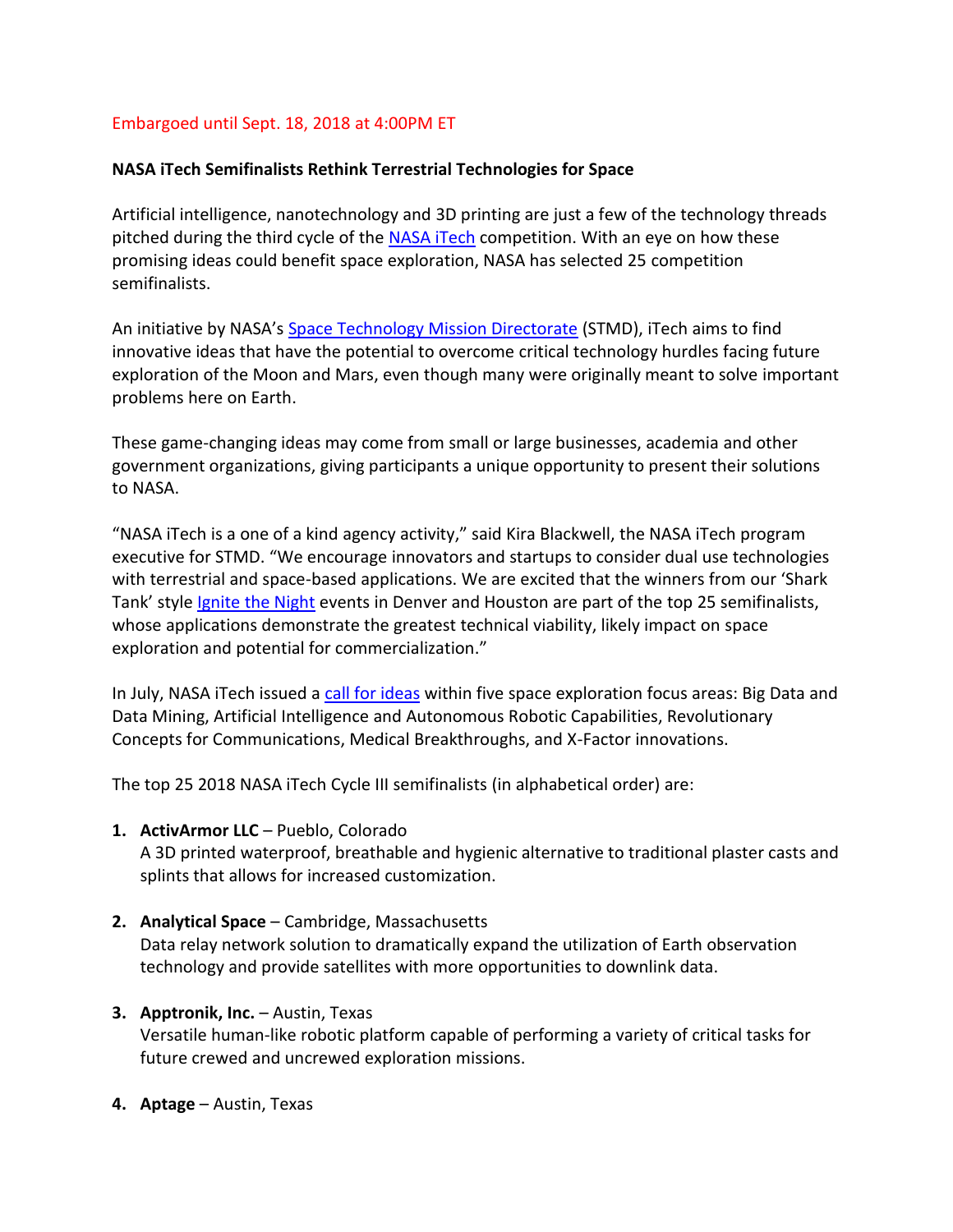A novel approach to project management that enables measuring and updating project uncertainty to quantitatively represent the risk of missing cost and schedule targets.

**5. Artimus Robotics** – Boulder, Colorado (*Winner of the NASA iTech Ignite the Night event in Denver)*

Robots and machines made with artificial muscles that utilize a unique materials system to create simple, lightweight and cost-effective electromechanical actuators.

### **6. Cemvita Factory, Inc.** – Houston

Bionic plant module that mimics the complete photosynthesis process and offers onsite, insitu manufacturing of essential life support elements.

#### **7. Cognitive Space** – Manvel, Texas

A software framework that can be maintained, improved, diagnosed and reconfigured easily to allow for autonomous satellite operations.

**8. Danish Aerospace Company North America** – Houston (*Winner of the NASA iTech Ignite the Night event in Houston)* A water purification technology that removes biological and chemical activity using a passive membrane.

#### **9. DataMi, LLC** – Denver

Analytic techniques to automate and predict large data sets.

#### **10. Delfin** – Houston

A virtual advisor built from natural language processing algorithms.

#### **11. Devali, Inc.** – Cedar Park, Texas

Biometric analysis socks with user interfaces to track, monitor and study various body measurements.

#### **12. Exostretch - University of Houston** – Houston Flexible and stretchable lithium ion batteries.

# **13. International Game Technology PLC** – Reno, Nevada

A rover that can reconfigure using artificial intelligence software and onboard 3D printing.

#### **14. Ion Power Group, LLC** – Navarre, Florida

Nanotechnology capable of producing clean, high-voltage electricity during the day and night.

#### **15. Lazarus 3D** – Houston

Space medicine training and research models made with 3D printed materials.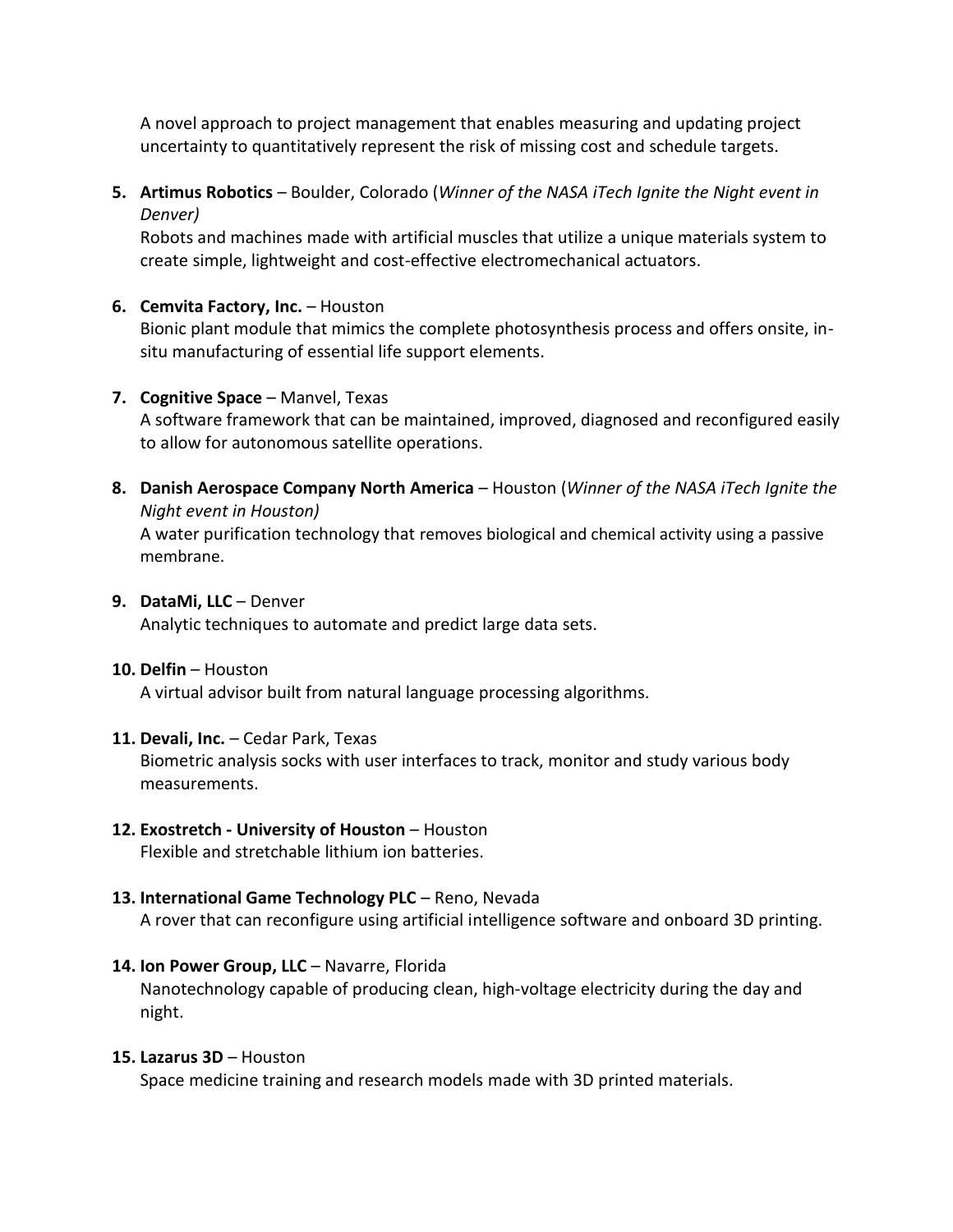#### **16. Matroid, Inc.** – Palo Alto, California

Computer vision software product focused on detecting faces and objects in video and image libraries.

- **17. New Dominion Enterprises, Inc.** San Antonio, Texas Safer and longer lasting lithium ion batteries that resist heat-related power loss.
- **18. NSEP Technology, Inc. (NTI)** Alexandria, Virginia

Nano-structured propellants capable of enabling superior launch systems.

#### **19. Olympus Advanced Technologies, LLC** – Erie, Pennsylvania

A precise frequency control and timing solution for small satellites to advance payloads, subsystems and mission operations.

#### **20. One Milo, Inc.** – Miami

Compact devices that enable rapid diagnostic testing – using samples of blood, urine or saliva – and wirelessly send results to a smartphone application.

#### **21. PharmaJet, Inc.** – Golden, Colorado

A portable and handheld needle-free injection technology.

#### **22. Spectrabotics LLC** – Colorado Springs, Colorado

An artificial intelligence toolset for spectral image processing.

#### **23. SUNY University at Buffalo** – Buffalo, New York

An advanced manufacturing process to create a silica-carbon aerogel with a smaller pore size, enhanced durability and increased infrared radiation absorption.

#### **24. The Matrixx Power Suit Company, LLC** – Astoria, New York

An exercise training suit designed to improve physical performance in the areas of strength, speed, endurance, rehabilitation, weight loss and general health maintenance.

#### **25. Tinman Kinetics** – Littleton, Colorado

Semantic language technology that could be used to address the psychological challenges and complexities of distance, time and isolation in space.

A panel of subject-matter experts from NASA will further review the top 25 Cycle III semifinalist selections based on their relevance, likelihood of success and potential positive impact on space exploration and life on Earth.

The top 10 finalists for Cycle III will be announced no earlier than Oct. 1, 2018. These 10 finalists will be invited to present their ideas to NASA leadership, space industry leaders and potential investors at the NASA iTech Cycle III Forum to be held in Hartford, Connecticut, on Oct. 25-26, 2018.